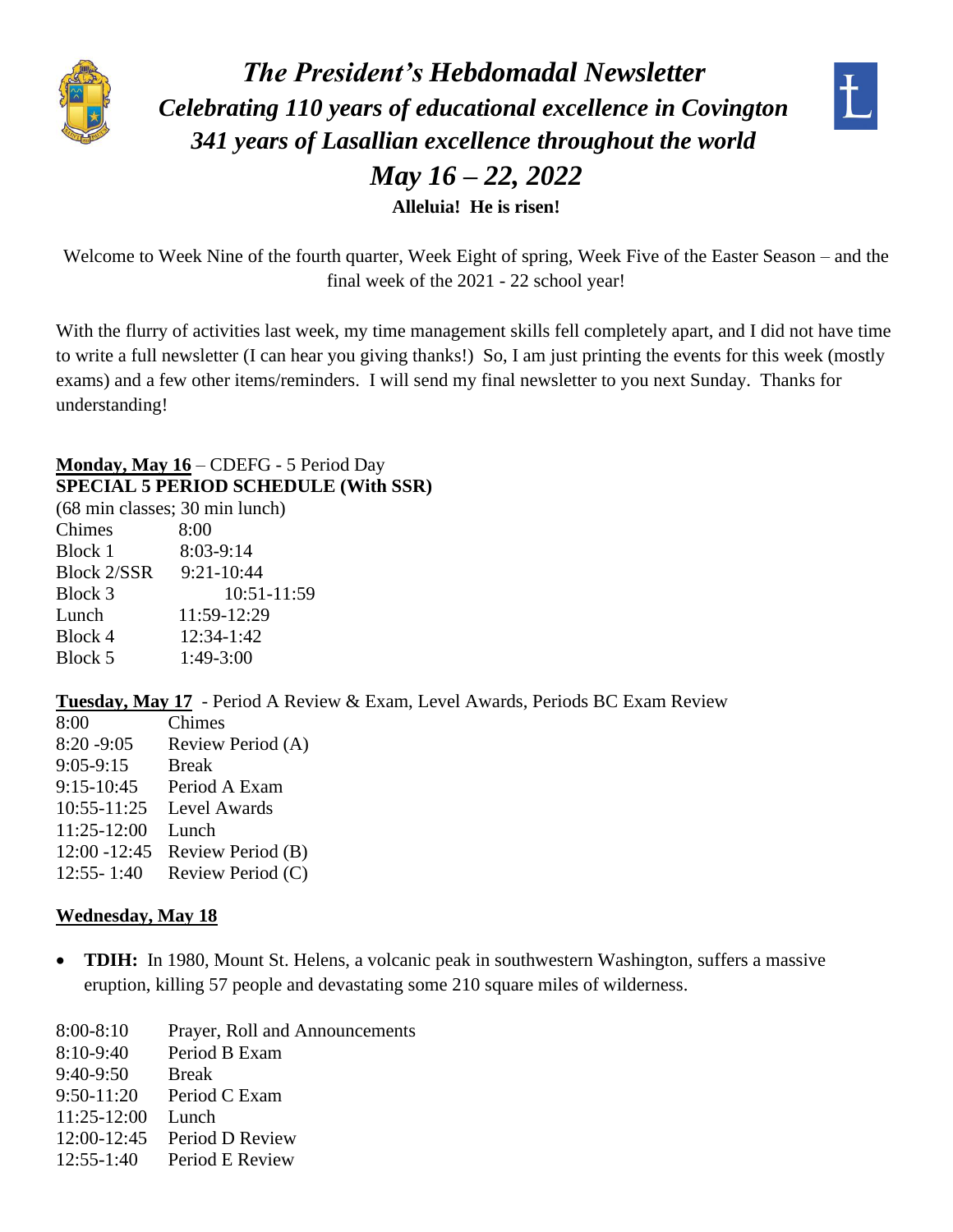#### **Thursday, May 19**

 **TDIH:** In 1588, a massive Spanish fleet, known as the "Invincible Armada," sets sail from Lisbon on a mission to secure control of the English Channel and transport a Spanish invasion army to Britain from the Netherlands.

| $8:00-8:10$     | Prayer, Roll and Announcements |
|-----------------|--------------------------------|
| $8:10-9:40$     | Period D Exam                  |
| $9:40-9:50$     | <b>Break</b>                   |
| $9:50 - 11:20$  | Period E Exam                  |
| $11:25-12:00$   | Lunch                          |
| $12:00 - 12:45$ | Period F Review                |
| $12:55-1:40$    | Period G Review                |

#### **Friday, May 20**

• **TDIH:** In 1873, San Francisco businessman Levi Strauss and Reno, Nevada, tailor Jacob Davis are given a patent to create work pants reinforced with metal rivets, marking the birth of one of the world's most famous garments: blue jeans.

| Chimes                         |
|--------------------------------|
| Exam Period F                  |
| <b>Break</b>                   |
| Exam Period G                  |
| Dismissal – End of School Year |
|                                |

#### **Saturday, May 21**

- **TDIH:** In 1881, 1n Washington, D.C., humanitarians Clara Barton and Adolphus Solomons found the American National Red Cross, an organization established to provide humanitarian aid to victims of wars and natural disasters in congruence with the International Red Cross.
- **Waiters and Waitresses Day:** Let's appreciate all who serve us in our favorite restaurants

#### **Sunday, May 22**

- **TDIH:** In 1455, England's War of the Roses begins when Richard of York defeats Henry IV's troops at St. Albans, about 20 miles northwest of London.
- **TDIH:** In 1939, Italy and Germany agree to a military and political alliance, giving birth formally to the Axis powers, which will ultimately include Japan. Mussolini called The Pact of Steel.
- **Museum Day:** Plan to visit a museum virtually or in person this summer and expand your cultural horizons.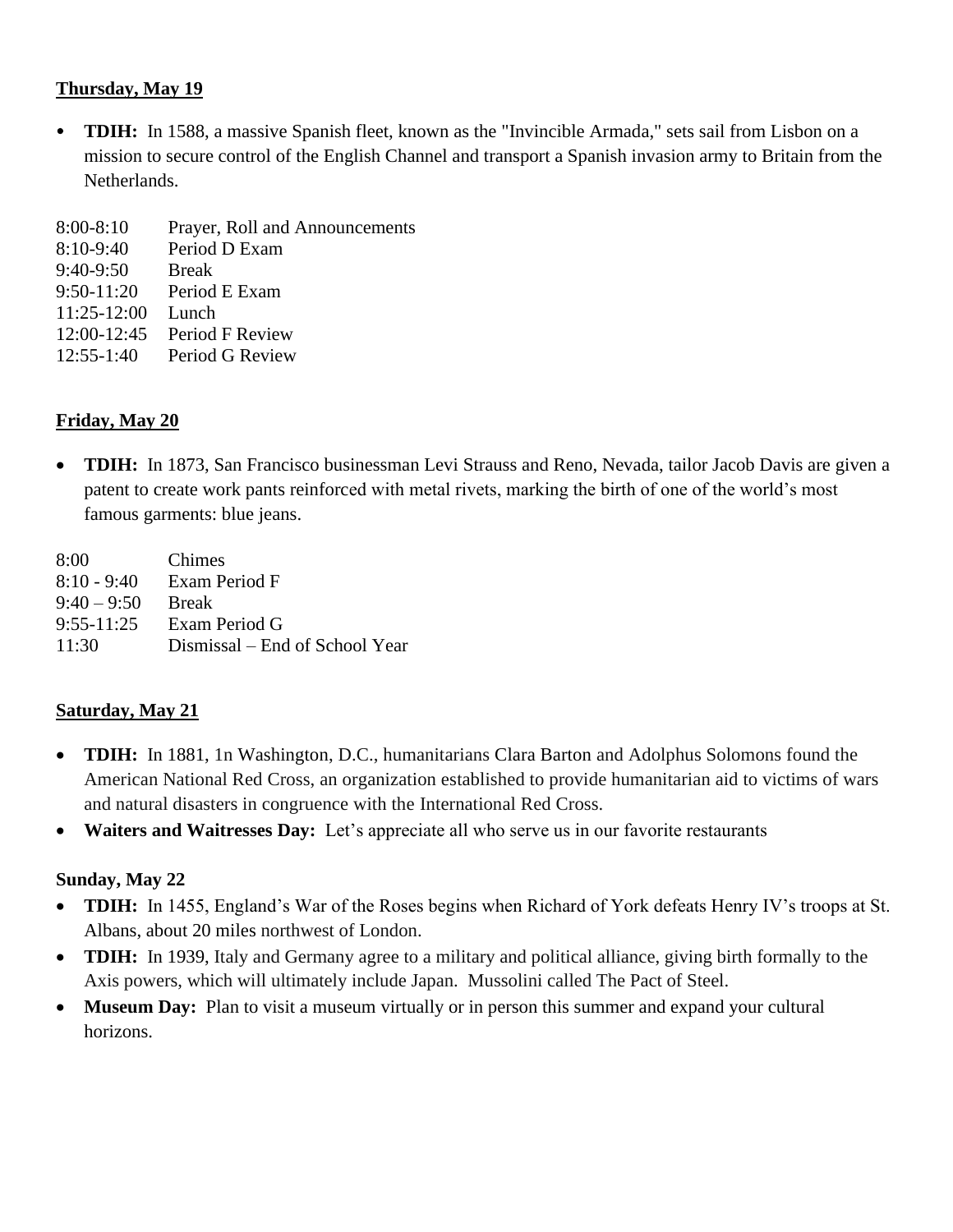#### **Saint Paul's School 2022 - 2023 CALENDAR – NEXT YEAR (Subject to change if needed)**

| Mon - Tues, Aug $1 & 2$   | <b>Teacher Meetings</b>                                       |
|---------------------------|---------------------------------------------------------------|
| Wed, Aug 3                | <b>Teacher Prep Day</b>                                       |
| Thurs, Aug 4              | School Opens with a full day of instruction                   |
| Mon, Aug 15               | New Parent Reception and Information Meeting (6:30)           |
| Thu, Aug 18               | Senior March through the Arch, Breakfast, Unity Day, Ring Day |
| Fri, Aug 19               | Senior Ring Holiday                                           |
| Mon, Aug 22               | Parent – Teacher Mini Schedule Night (6:30)                   |
| Fri, Sep 2                | Lasallian Convocation for Faculty (no classes for students)   |
| Mon, Sep 5                | Labor Day Holiday                                             |
| Fri, Oct 7                | End of First Quarter; 11:00 am dismissal                      |
| Fri., Oct 7               | Grandparents Day $(11:30 - 1:00)$                             |
| Mon, Oct 17               | Parent-Teacher Conferences 5-7                                |
| Sat, Oct 29               | Prospective Student Open House $(1 – 3 pm)$                   |
| Mon-Fri, Nov 21 - 25      | <b>Thanksgiving Holidays</b>                                  |
| Mon, Nov 28               | Classes resume from Thanksgiving Holiday                      |
| Tues - Fri, Dec 13-16     | <b>Semester Exams</b>                                         |
| Fri, Dec 16               | Christmas Holidays begin at 11:45 following exams             |
| Tues, Jan 03              | Classes resume & Second Semester begins                       |
| Mon, Jan 16               | Martin Luther King Holiday                                    |
| Mon, Feb 06               | Parent-Teacher Conferences 5-7                                |
| Fri, Feb 17               | <b>Faculty Retreat Day</b>                                    |
| Mon-Fri, Feb 20 - 24      | Mardi Gras / Beginning of Lent Holidays                       |
| Mon, Feb 27               | Classes resume                                                |
| Fri, Mar 10               | End of Third Quarter                                          |
| $Fri - Fri$ Apr $07 - 14$ | Easter Holidays (not spring break)                            |
| Mon, Apr 17               | <b>Classes resume from Easter Holidays</b>                    |
| Wed-Fri, Apr $26 - 28$    | <b>Senior Final Exams</b>                                     |
| Sat, May 13               | Senior Graduation (4 pm)                                      |
| Thurs $-$ Tues, May 18-23 | <b>Final Exams</b>                                            |
| Wed, May 24               | Conflict/Makeup Exam Day                                      |
| Thurs, May 25             | Conflict/Makeup Exam Day/Faculty Records Day                  |

In case of emergency closings, make-up days will be taken from scheduled holidays.

PLEASE do not schedule vacations during school time.

**CARE AND VIGILANCE:** Parents, please stress with your sons that we still have several days of school left and that we intend to hold them accountable to the end. All school regulations **(especially dress code)** will be in effect and we will hold students accountable for their actions. Insist that your sons comply with our very reasonable rules and regulations, including dress codes.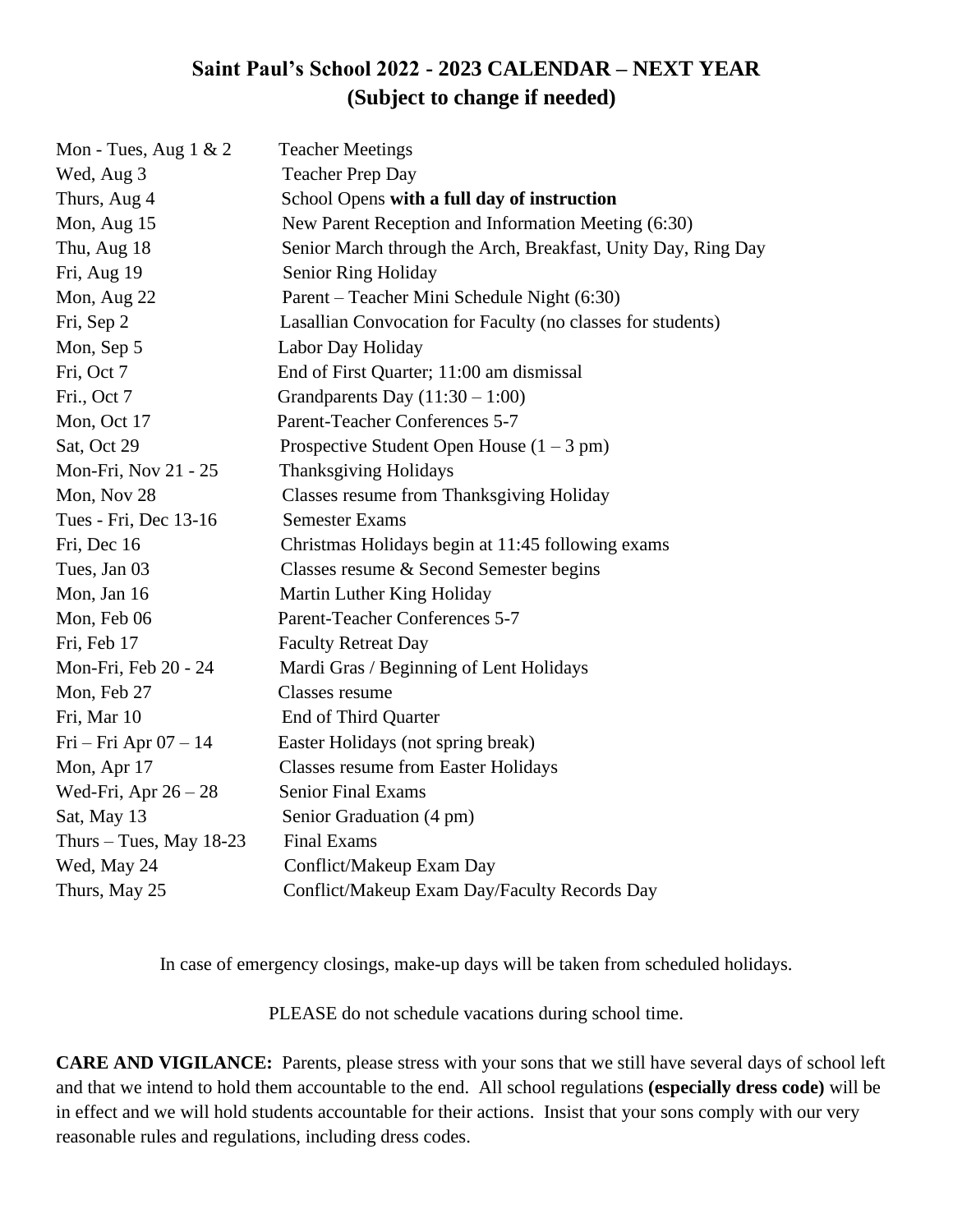**DRESS CODE – VERY IMPORTANT:** Due in part to the challenges of COVID the past two years, the boys became a bit lax in complying with our dress code, particularly in the areas of grooming and pants/shorts. As our first priority was keeping the school open (which we did) and providing quality education (which we also did), and as the boys were challenged with ever-changing safety protocols (which they were), we eased up a bit on enforcement of dress/grooming. That will change in August, as we envision a much more normal school year ahead.

**A**s I know that some of you begin your "back to school" shopping during the summer sales, **know that we will insist this coming year on dress code compliance – especially concerning pants / shorts. We may even start sending repeat violators home (as done in other schools) if they are out of compliance with our dress code.**

Accordingly, we ask that as you shop for school clothes this summer, you do so with our dress code in mind. In particular, we insist on compliance with the pants/shorts regulation as we will be vigilant in terms of enforcement, especially pants / shorts. Here is what the handbook says:

- o Cargo-style pants/shorts are not allowed.
- o No oversized or droopy pants/shorts are allowed.
- o **Shorts must be conventional, British tan khaki (aka Catholic school khaki), walking style shorts.**
- o Shorts may not extend below the knees.
- o **No running shorts, PE shorts, or SWIM SUIT STYLE shorts allowed.**

## o **NO PFG or "FISHING" SHORTS ALLOWED.**

- o Pants/shorts may be pleated or unpleated.
- o **All pants/shorts must have a ZIPPER, belt loops, and pockets.**
- o **A plain, solid brown belt must be worn with pants or shorts.**
- o Acceptable pants & shorts are available at many vendors: Lands' End, JC Penney, Wal Mart, GAP, Old Navy, Sears, etc. You DO NOT need to spend a lot of money to comply with the regulations. Just tell your son what he's going to wear or call me and I'll tell him. Again, we have many pre-owned pants, so feel free to come to the office and look through the stock.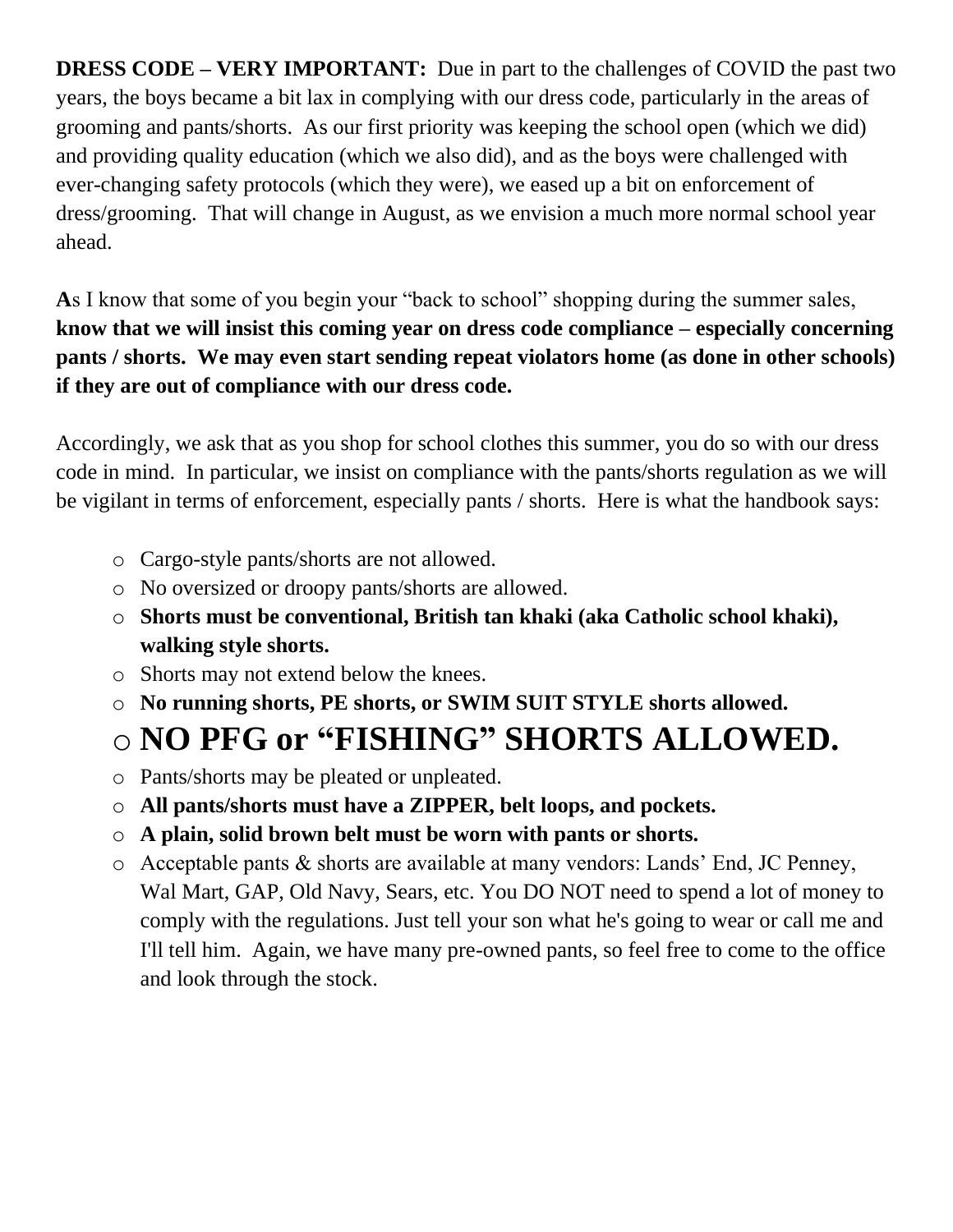Thus, the following example is NOT acceptable: This example is acceptable:





Here is the rest of the dress code as printed in the Student-Parent Handbook:

- **Hair:** Hair **must NOT touch the shirt collar** or extend below eyebrows. Hair must be styled neatly and conventionally. The Dean of Students is the ultimate judge as to compliance. No dyed hair colors, Mohawk or other **unconventiona**l haircuts, including undercuts, are allowed. **Students may NOT return from summer vacation with dyed or sun-bleached hair.** Sudents must be **clean shaven** at school and at school sponsored events.
- **Jewelry**. No earrings or facial jewelry are allowed at school or school sponsored events. No chains may be hung from clothing. We DISCOURAGE expensive watches, bracelets or neckwear.
- **Shirts:**
	- o **Only Saint Paul's BLUE uniform shirts as sold by Bayou Uniform Company are allowed**. Shirts MUST fit appropriately. Shirts may not be torn or have holes in them. **Bayou will be ready to sell blue uniform shirts by end of June.** Bayou is located at 13488 Seymour Myers in Covington (893-3700).
	- o Shirts must be tucked in at ALL times during the school day.
	- o **ONLY PLAIN white, blue, gray or gold tee shirts may be worn under the uniform shirt.** In cold weather, ONLY long-sleeved tee shirts sold in the book store may be worn under the uniform shirt.
	- o **We have a supply of pre-owned shirts in fair to very good condition. If finances are tight and you would like to avail yourself of these shirts, feel free to come by the office. Your son will not be embarrassed in any way by this.** And the Mothers' Club Book Store will be selling pre-owned shirts and pants in very good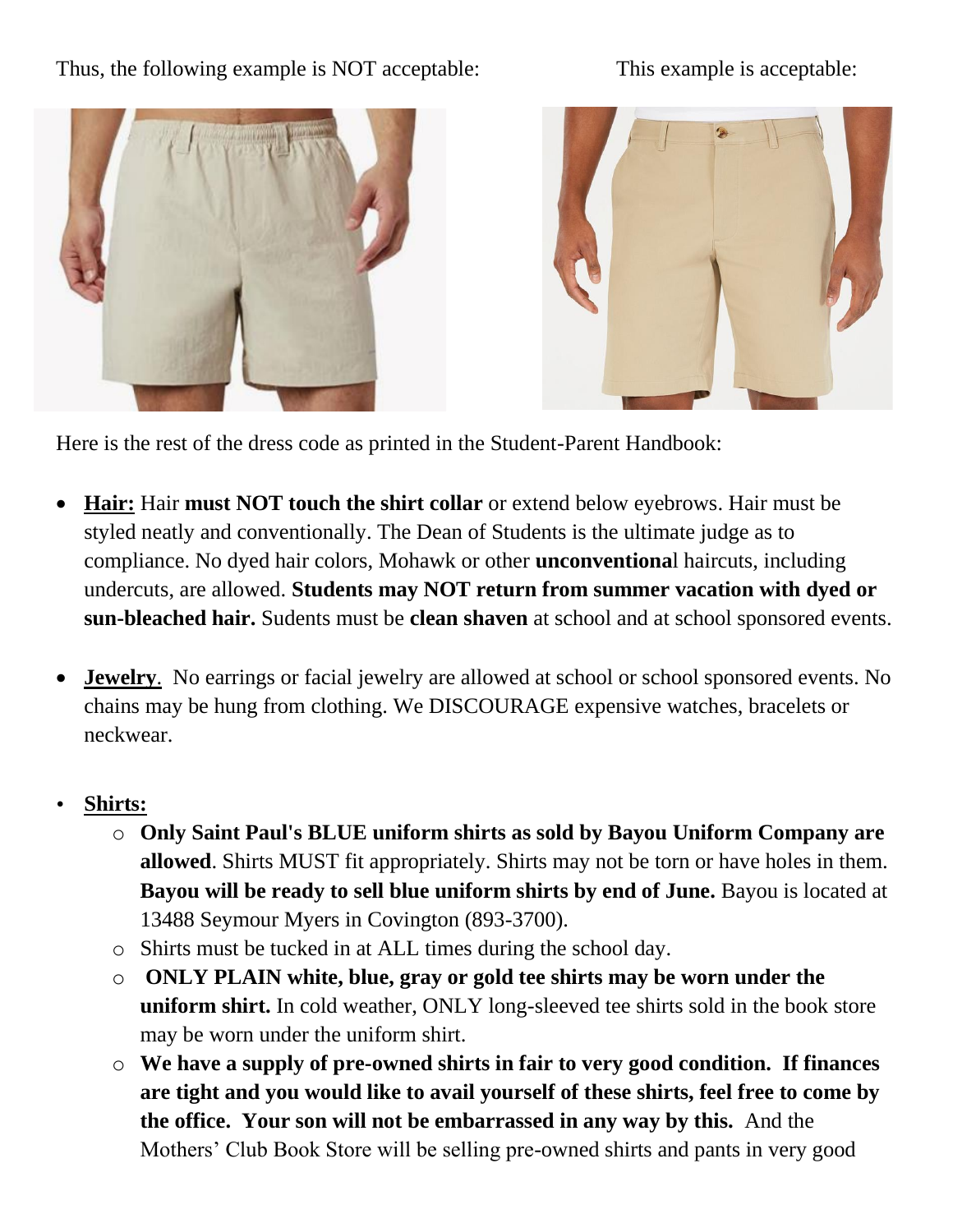condition at a very low price during the first week before school. We also have a supply here in the administration building, which you are welcome to come browse through and take.

#### • **Socks & Shoes:**

- o Shoes must be in good condition. Tennis shoes with laces meeting these criteria are allowed on regular school days.
- o Sandals, slip on beach shoes with no laces, boots of any kind, or clog-styled shoes are not allowed.
- o On days when students are required to wear dress uniforms, dress shoes (not tennis shoes) are required.
- o Students must wear Saint Paul's uniform socks (available at Bayou or the Mothers' Club Book Store).
- **Cold Weather Outerwear:** ONLY SPS sweatshirts / outerwear sold in our bookstore are allowed.
- **Caps or Hats:** Caps and hats are NOT allowed on campus during the school day.
- **Formal dress uniform:** A "formal" uniform is worn on special occasions (school masses, ceremonies, field trips, special programs, etc.) This uniform includes a school tie (available at Bayou Uniform or the Mothers' Club Bookstore), any white long-sleeve shirt, and long khaki pants (preferably with dark shoes), socks, and belt are also part of the uniform which are purchased anywhere by the student.
- **IDs**: As an additional level of safety, students will be REQUIRED to WEAR THEIR ID CARDS on a daily basis. We will supply them with an SPS lanyard when they receive their cards on either Aug 4 or 5. This will also help with the cafeteria, as ID cards are used to check out and also with the attendance office, as ID cards are used to check in if a student is late. Students who do not have their ID on any day will be subject to detention. Lost ID cards must be replaced for a fee of \$10. And do not let your son use the ID card as a teething ring! Ask him to see the ID from time to time and encourage good dental hygiene!

### **Note: The Dean of Students is the final judge in all clothing and grooming issues. The school assumes that parents, by enrolling their son at Saint Paul's, will support us in these decisions**.

Thank you for supporting our efforts to have our students look as good as they are!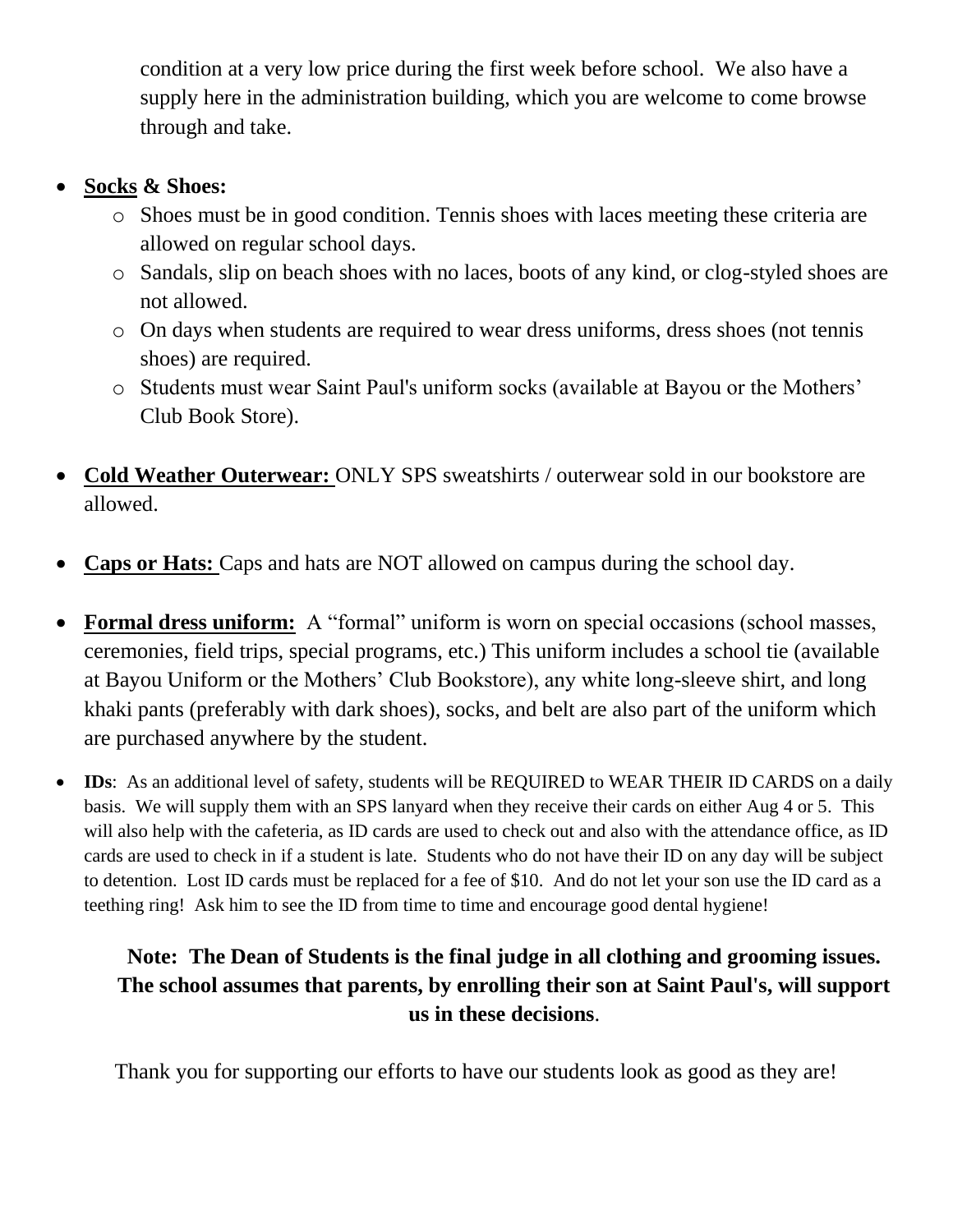#### LAST WEEK: Many thanks to:

- All who made the  $111<sup>th</sup>$  commencement exercises of The Saint Paul's School and the Pre-freshman Promotion Ceremony so successful. Special thanks to Josh and his media class for live-streaming the promotion ceremony. Here's what one dad (who is working in Bangladesh) wrote me*: I just wanted to reach out and thank the Saint Paul's Team for live streaming the promotion ceremony. I am presently in Bangladesh and was able to watch the entire ceremony live in HD in a time zone that is 13 hours ahead of you. The great picture and sound quality made me feel like I was there in person. Thanks for the extra efforts – they are very much appreciated!* Unfortunately, technical problems developed with the senior graduation, but we are attempting to post the recording – will let you know when we accomplish that.
- Counselors, Joe, Lee, Trevor, and Tech Dept for sending schedules to students for final adjustments. Only the requested courses were on the schedules, not teachers or periods. In a number of cases, the counselors had to adjust electives due to undersubscribed classes being cancelled.
- Finance Office for processing tuition payments that are beginning to arrive.
- Don Pressley and the Physical Plant Crew, who continued to keep us up and running while responding to all the requests for our events last week.
- Campus Minister Jeff Ramon who conducted Eucharistic Ministry Training for 30 juniors.
- Jeaneen Schmitt, counselors, Joe and Trevor for the academic awards ceremony.
- Sam Francis, Claire, Carol and Coaches for the Athletic Awards Ceremony
- Andrew Moran and Band Boosters for the Band Awards Ceremony
- Brother Ken and  $8<sup>th</sup>$  grade teachers for their help with the  $8<sup>th</sup>$  Grade Promotion Ceremony.
- The Senior Parents for a successful Grad Night on Wed.
- Andrew Moran for making sure all of our AV equipment was working during last week's events.
- Our football coaches for a successful spring practice. The Friday evening deluge affected the Pie Bowl and I don't know if they ever got to play as the field was flooded the last I checked!
- The Student Council for pressure washing the Wolf Dome for the post-graduation reception.

**SOCIAL MEDIA:** We continue to receive reports of inappropriate posts – some with legal implications. **Parents: please stress with your sons the consequences of inappropriate social media posting. Cyberbulling is against the law and has legal implications. And the school will take strong measures against any inappropriate posting.** Students: THINK before you post

**SPS SUMMER CAMPS:** We offer one of the best (if not THE best) summer camp programs around. For a complete listing of offerings, here is our website link: *<https://www.stpauls.com/student-life/summer-camp/>* Some camps are filling up fast, so register now if you want a place for your son.

**SUMMER READING:** Welcome to a new school year. This is a reminder that **all**  students have summer reading assignments for English, and students who are enrolled in an **Honors or A.P. Civics or U.S. History** course do as well (juniors and seniors only). Please take note of the following to ensure that your son completes these assignments as efficiently as possible.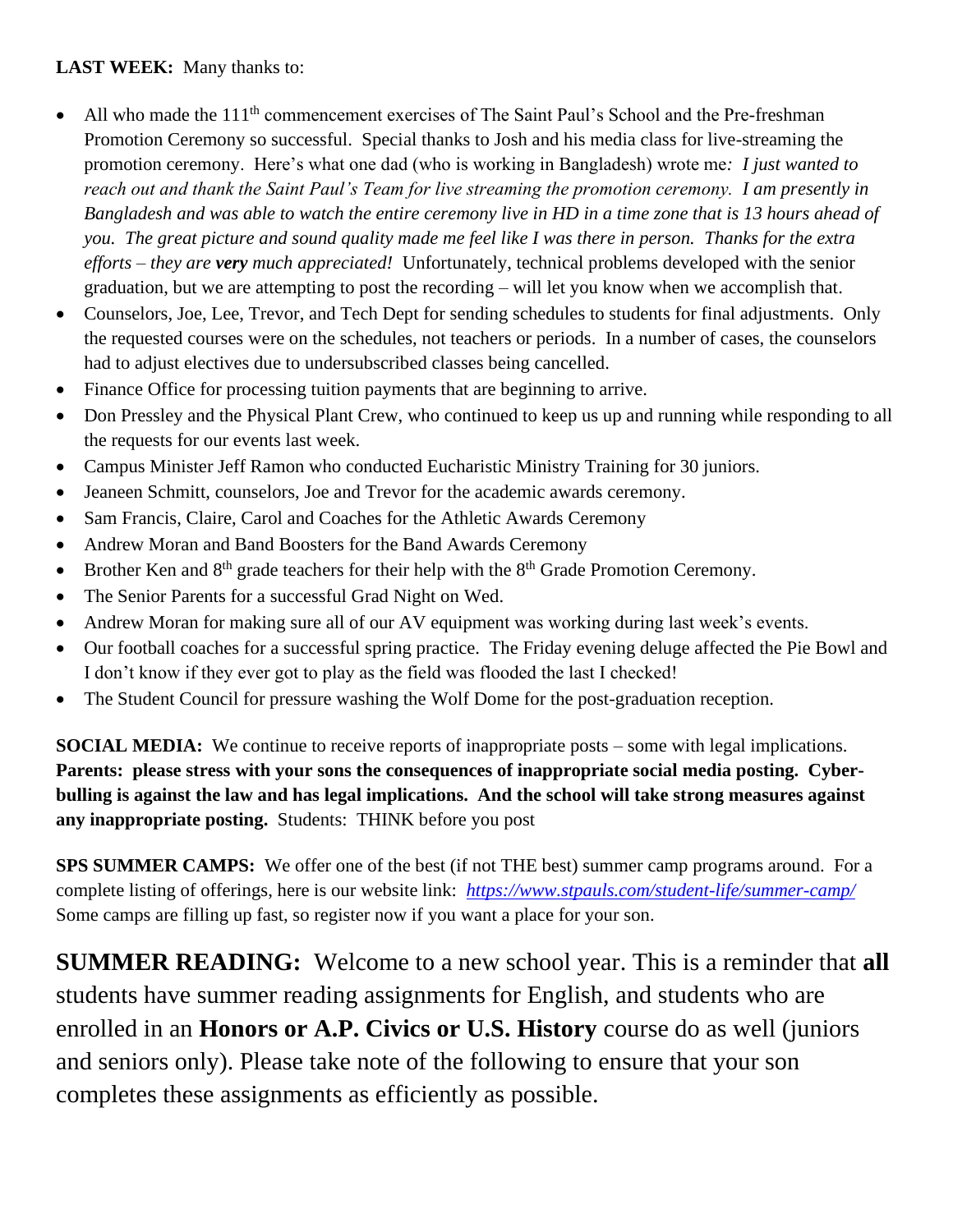All summer reading questions and titles for English and social studies (if your son is in Honors or AP U.S. History/Civics) are posted on our website. Go to the *Academics* tab on our site; then, click *Summer Reading*.

Lastly, all titles for your son's English course for the school year are posted under the *Academics* tab too. Click *English Paperback Lists.* Please obtain copies of these titles so your son is prepared throughout the year. Most of our families choose Amazon as their vendor, but please use whatever is most cost effective and convenient.

If you have any questions about your son's placement in English or social studies, please contact our Principal, Joe Dickens, at [joed@stpauls.com](mailto:joed@stpauls.com) .

**TUITION INVOICES:** Tuition invoices for 2022-23 have been emailed – again. Tuition is due June 1. Many thanks to those who are already responding. Allow me to express the following:

- Saint Paul's is a tuition driven school. Without tuition, we would not exist.
- A comparison of our tuition with other all-boy high schools shows that our tuition is one of the lowest.
- Tuition does NOT cover the cost of educating a student and providing him with the environment we all want. Thus, SPS relies of a limited number of fundraisers, which are critical to our moving ahead.
- Thus, we NEED you to pay tuition on time in order to meet our obligations to faculty and vendors.
- Thank you for your understanding and support of Saint Paul's School and your investment in your son's future via tuition payment.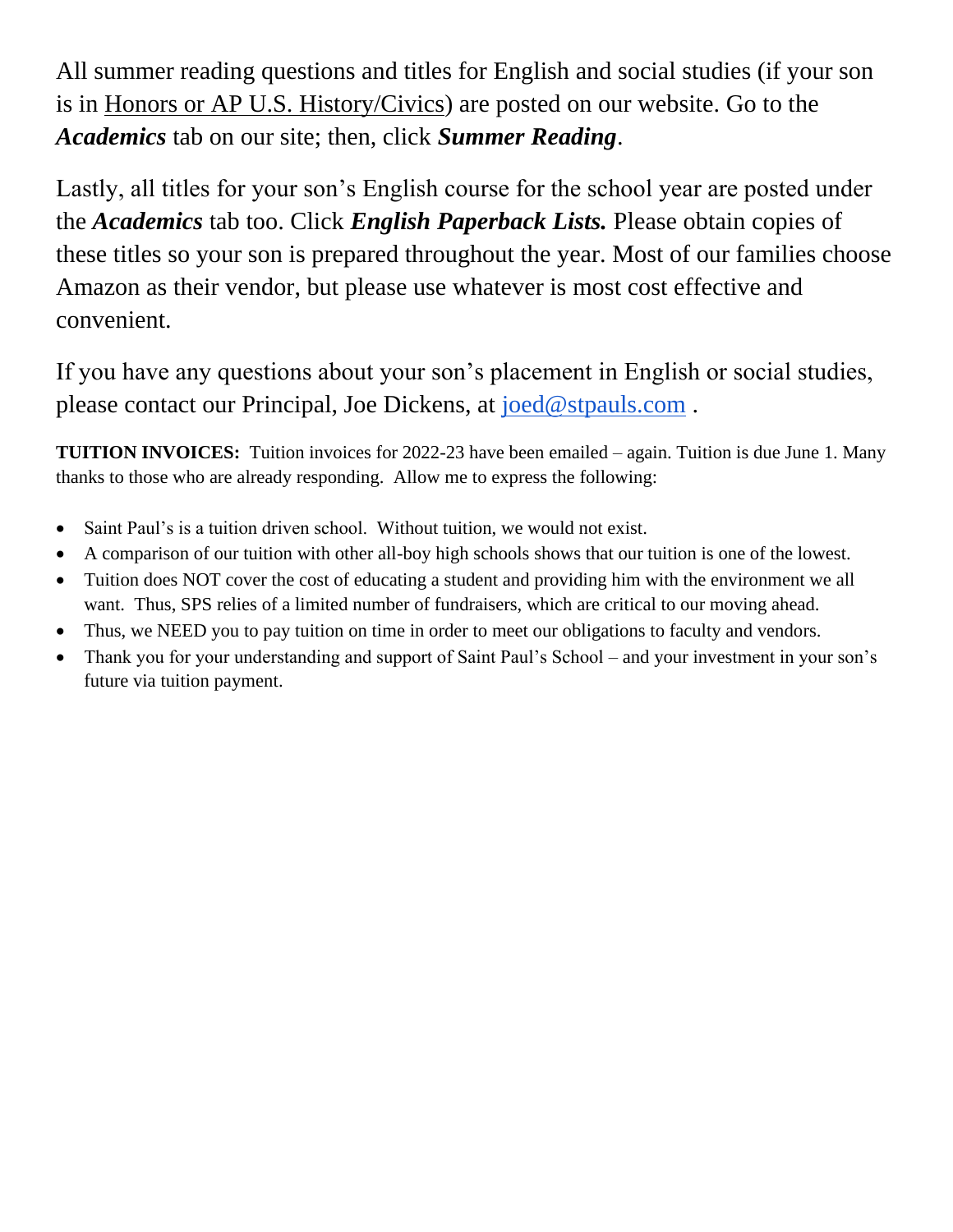

## **Class of 2022 Salutatorians**



**Camden Cantrelle** 





**Kason Shaw**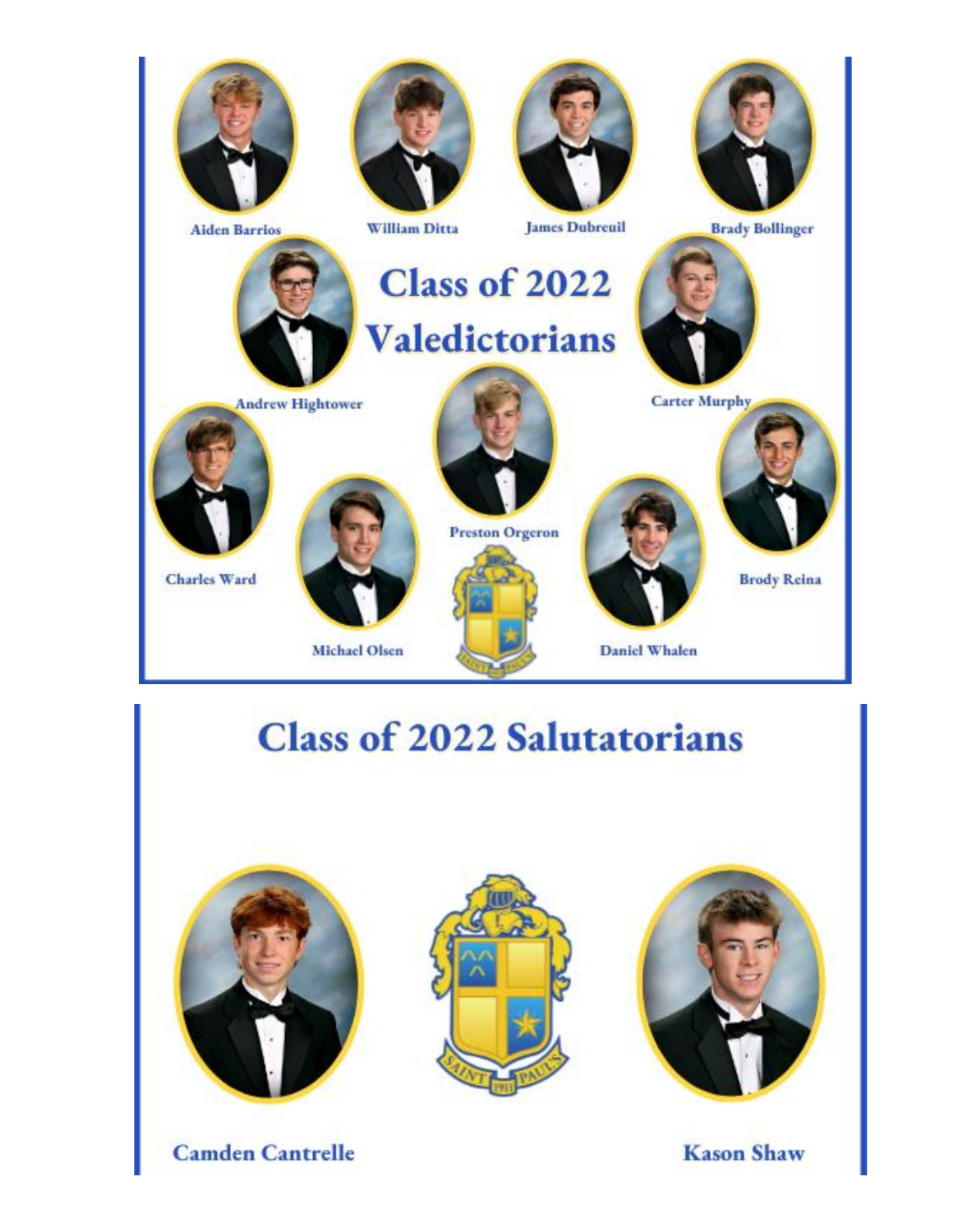#### **A LOOK AHEAD:**

#### **May**

- 16 CDEFG (5 Period Day)
- $17 20 9$ th -11th Final Exams
- $20 -$  Last Day of School  $-11$ ; 30 dismissal

I invite you to join me in praying for peace:

PRAYER FOR PEACE IN UKRAINE

O Prince of Peace, once more we hear the guns of war, Once more we see the faces of frightened children. We pray for the people of Ukraine, that they may be granted peace; We pray for the people of Russia, that they may demand peace; We pray for our country, that we may be a positive part Of peacemaking in this world. O Prince of Peace, Lead us from this dark time to a deeper understanding Of the global human family, so all may break bread together In the secure embrace of peace. Amen.





As Christmas 2021 fades more and more, let us not forget the inspiration by Student Council on luminaria night*: AGAPE – the purest, highest kind of love!*

Even though it's the penultimate week of the school year, I will still close with a paraphrase of one of my favorite NPR radio shows (which I can't listen to anymore since it stopped broadcasting but I still remember it and LOL): well, it's happened again – you've squandered perfectly good time reading my ramblings! Know of my prayer for you and your family! Again, thanks for being part of SPS 2021 – 22!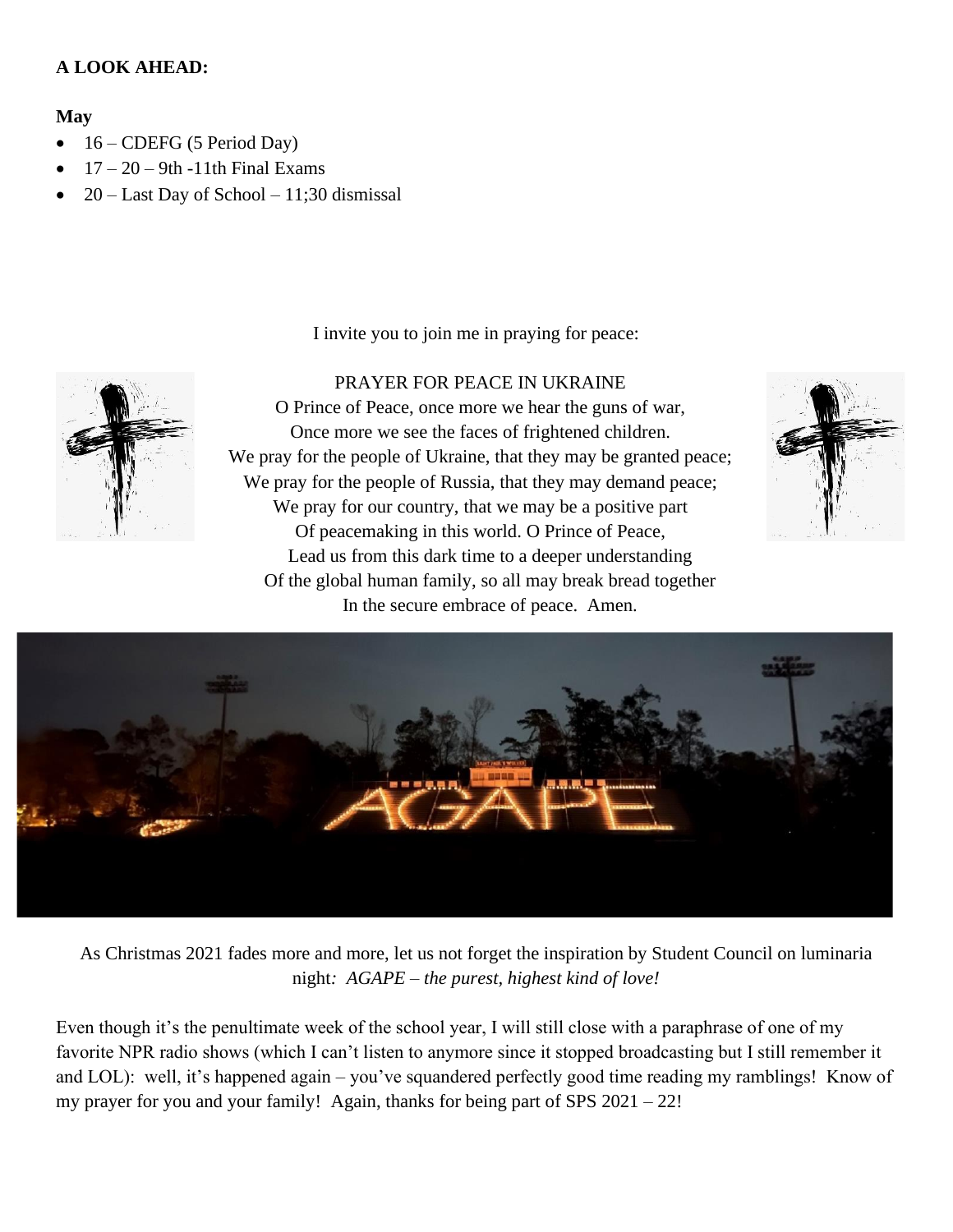

Brother Ray Bulliard, FSC Can't Believe We Are in the Final Week of 2021-22 and I'm Still the 17<sup>th</sup> Christian Brother President of Saint Paul's School – A Nationally Recognized Blue Ribbon School – again!

**…. by doing ordinary things extraordinarily well, making courageous choices, doing God's will, remaining faithful, being guided to God, continuing our Lasallian Mission,** 

**living courageously, respecting all people, and living the Gospel! Let's give it our best this week as befits a Lasallian Catholic National Blue-Ribbon School.**

Brother Ray Bulliard, FSC -- The 17<sup>th</sup> Christian Brother President / CEO of Saint Paul's School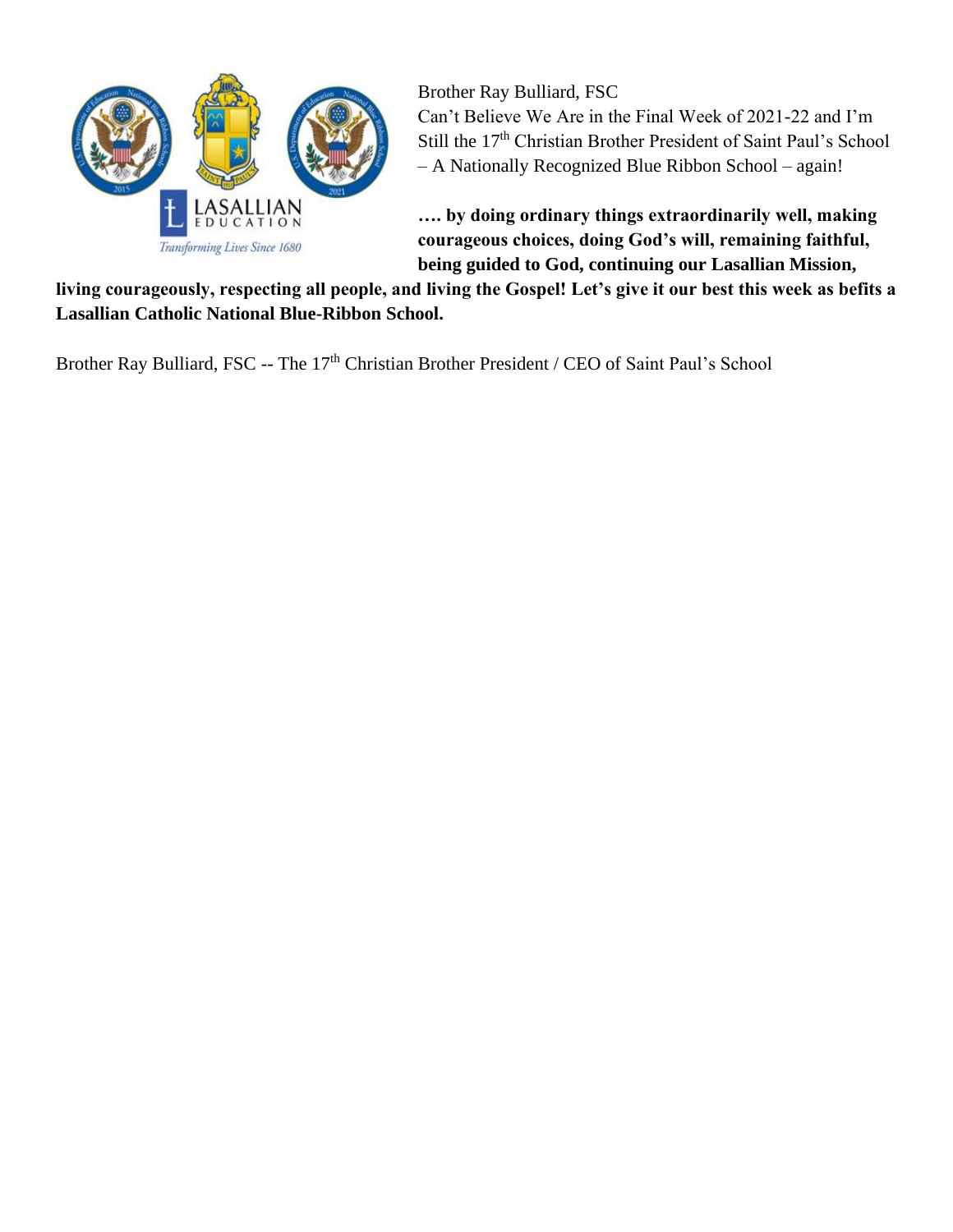

# **2022 SUMMER SPORTS CAMPS**



June 6-10: Baseball



June 27-July 1: Soccer



lune 13-17. Foothall



June 27-July 1: Powerlifting/Strength



June 20-24: Basketball



July 11-15: Speed, Agility, Strength



July 18-22 - Wrestling





**July 18-22 - Rugby** 

- . All camps are staffed by the coaches and athletes that make up some of the top athletic programs in Louisiana!
- Camps run Monday Friday. 9am-3pm at St. Paul's School, 917 South Jahncke Ave, Covington, LA
- Camps are open to all boys ages 8-14 Prior experience in a sport not necessary!
- . All camps have limited enrollment numbers. Sign up early to reserve your spot!
- All camps cost \$220 for the week. Sibling discounts are available. A lunch option is available for \$35.
- . To sign-up, go to: stpauls.com/student-life/summer-camp

Questions? Contact sportscamps@stpauls.com or (985) 778-9166